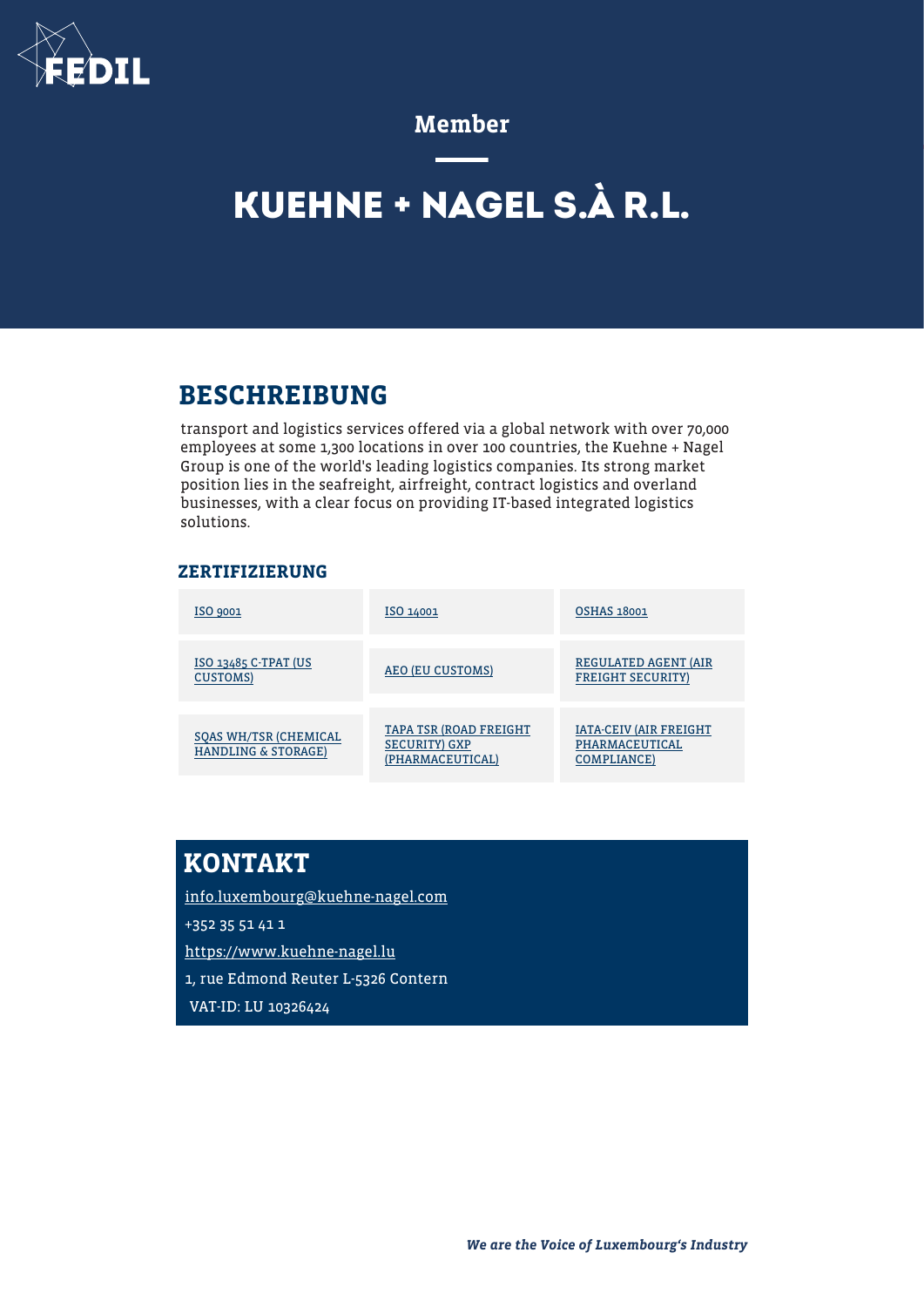# KENNZAHLEN

Gründungsjahr

**1970**

Belegschaft

**698**

Stammkapital

**5.750.000€**

#### UNTERNEHMENSLEITUNG

M. TOBIAS JERSCHKE

managing director

M. MARKUS PETERS

branch manager

M. PHILIP RHELE

finance manager

# MARQUES

KNFREIGHTNET / KNLOGIN / KNPHARMACHAIN / KNFRESHCHAIN / KNENGINECHAIN / KNEXPRESS / KNEXPERT / KNEXTEND / KNEUROLINK / KNEURODIRECT / KNCONTROLTOWER / KNSURE NACORA – INTERNATIONAL INSURANCE BROKERS